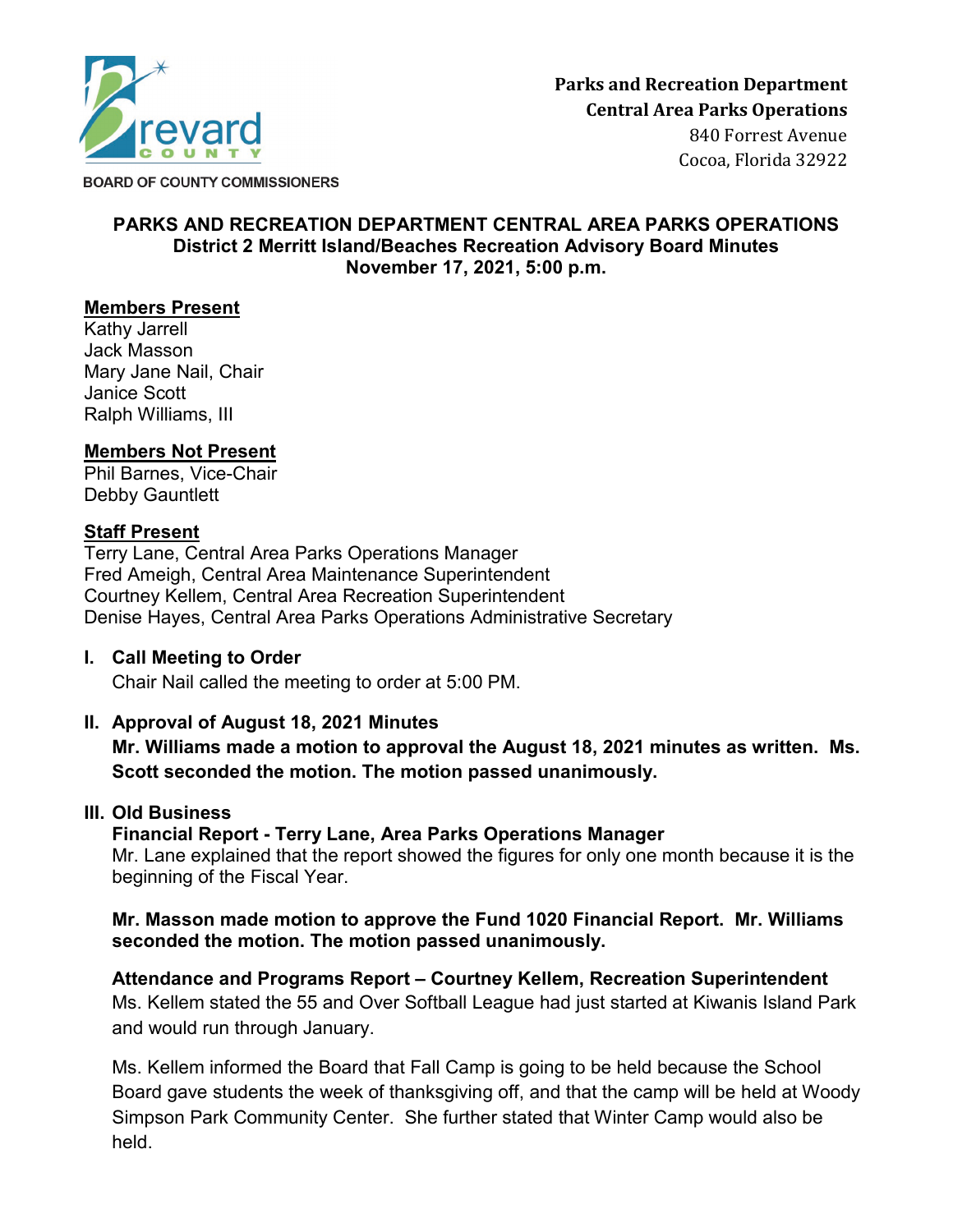Ms. Kellem stated that the Merritt Island Holiday Parade was being held December 4<sup>th</sup> and currently there were 15 entries.

Ms. Kellem informed the Board that Woody Simpson Park Community Center was holding its Annual Community Thanksgiving Dinner tomorrow from 6:30 p.m. to 8:30 p.m. She further informed the Board that they will be hosting Lunch with Santa on Saturday, December  $18<sup>th</sup>$  from 10:00 a.m. to 2:00 p.m.

Ms. Kellem stated that the Woody Simpson Park Seniors at Lunch program started back up last month and that Aging Matters was working on getting with Space Coast Area Transit (SCAT) to provide transportation to and from lunch program.

Mr. Lane informed the Board that the Covid treatment center at Kiwanis Island Park Community Center is anticipated to go on through January, and that Park's staff was working out of the Karen Rood building. He further informed the Board that the Doyle Carlton Pavilion and meeting room, and Timberland Pavilion was still available to rent.

The Board suggested that staff to keep track of all expenses in community center and all the lost revenue due to the community center being closed for Covid treatment.

### **Mr. Masson made a motion for the Board to recommend that Parks and Recreation Administration and the Board of County Commissioners request reimbursement for all the expenditures during the time Kiwanis Island Park Community Center was closed as a Covid treatment center. There was no second on the motion.**

Mr. Lane stated he would discuss the concerns and reimbursement recommendations of the Board with the Parks and Recreation Director.

**Parks Maintenance Report - Fred Ameigh - Parks Maintenance Superintendent** Mr. Ameigh stated Manatee Cove Park, Rotary Park, and Kelly Parks are in the process of being converted from septic to sewer.

Mr. Masson asked where the funding for the conversions were coming from.

Mr. Lane stated that the funds were coming from the General Fund.

Mr. Ameigh stated Rotary Park was having new siding installed on the Nature Center, also staff was looking into new field lighting and a new playground.

Mr. Ameigh stated staff was looking into having a P-9 pavilion with kitchen and bathroom at Kelly Park East.

Ms. Scott asked if the Lori Wilson Park bathrooms were going to be redone.

Mr. Lane stated that Tourism Development Office (TDO) is planning to have two new bathrooms installed at Lori Wilson Park South and North, and that the new ones would be installed first, then the old ones would be torn down afterwards so there would be no inconvenience to the public.

The Board wanted to know when the last section of the hammock boardwalk at Lori Wilson Park would be completed.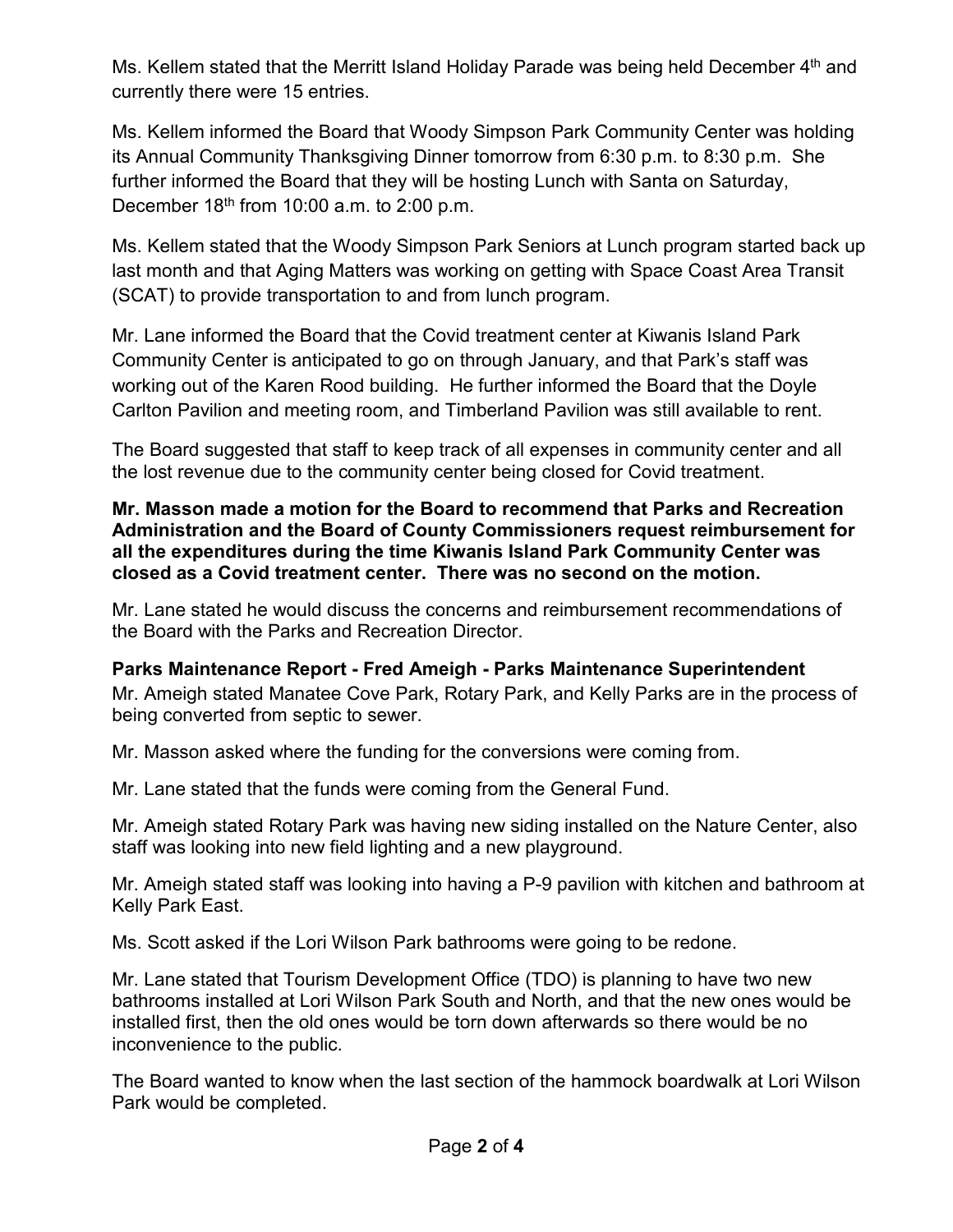Mr. Lane explained that Peter Cranis, Director of TDO informed him that in a meeting on November 16<sup>th</sup>, TDO had no more funding to complete the hammock boardwalk and that Career Source also ran out of funding to finish doing the installation of the hammock boardwalk. Mr. Lane further explained that the hammock boardwalk is a TDO project not a Parks and Recreation project, but that Mr. Cranis stated that TDO was continuing to look for funding to complete the project.

Mr. Lane stated there was a distance of 30 to 40 feet that has be demolished so the public would not have access to the unfinished old section of the boardwalk.

### **Mr. Masson made a motion to request staff provide answers regarding the status of the incomplete boardwalk in the Lori Wilson Mansfield Maritime Hammock. Mrs. Jarrell seconded the motion.**

Ms. Scott wanted the motion amended to include staff is to request TDO restore the vegetation, remove the invasive plants, and the restore the pond.

The Board had a brief discussion and decided that Ms. Scott's suggestion should be made separately.

**Chair Nail called for a vote on Mr. Masson motion. The motion passed unanimously.**

**Ms. Scott made a motion to have staff request the invasive plants and vines removed and the water element restored in the Mansfield Maritime Hammock by a certified arborist. Mr. Masson seconded the motion. The motion passed unanimously.**

# **Update for Naming of the Lori Wilson Park Hammock and Boardwalk**

Mr. Lane stated that Mr. Ameigh and the Parks and Recreation Director met on site yesterday, November  $16<sup>th</sup>$ , to determine where the best location for the new signs to be installed for the hammock, and the kiosk with information about the Mansfield's.

Mr. Masson asked if staff knew when the ribbon cutting for the naming of the hammock was being planned.

Mr. Lane stated that February was being discussed and that he would let the Board know when the exact date will be.

## **IV. New Business**

## **Projects**

Mr. Lane distributed a conceptual rendering of Veterans Memorial Park to show the Board what was being planned, and that the funding for the plans were through Merritt Island Redevelopment Agency (MIRA).

Mr. Lane distributed a list of capital improvement projects updates, and pointed out that the funding for the new Kelly Park East P-9 pavilion is through Beach and Riverfront funding.

## **V. Public Input**

No public present.